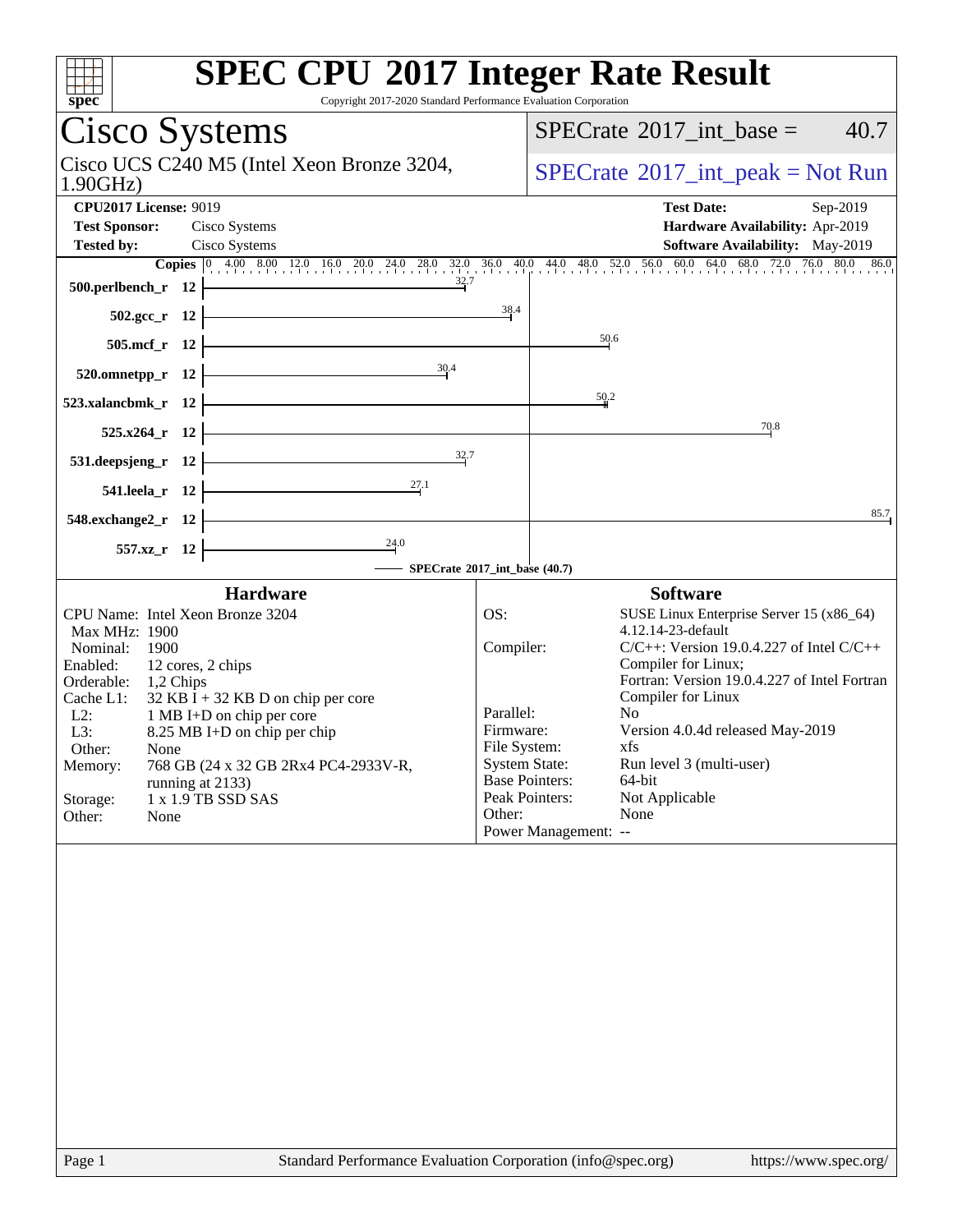

Copyright 2017-2020 Standard Performance Evaluation Corporation

## Cisco Systems

1.90GHz) Cisco UCS C240 M5 (Intel Xeon Bronze 3204,  $SPECrate^{\circ}2017\_int\_peak = Not Run$  $SPECrate^{\circ}2017\_int\_peak = Not Run$ 

[SPECrate](http://www.spec.org/auto/cpu2017/Docs/result-fields.html#SPECrate2017intbase)<sup>®</sup>2017 int base =  $40.7$ 

**[CPU2017 License:](http://www.spec.org/auto/cpu2017/Docs/result-fields.html#CPU2017License)** 9019 **[Test Date:](http://www.spec.org/auto/cpu2017/Docs/result-fields.html#TestDate)** Sep-2019 **[Test Sponsor:](http://www.spec.org/auto/cpu2017/Docs/result-fields.html#TestSponsor)** Cisco Systems **[Hardware Availability:](http://www.spec.org/auto/cpu2017/Docs/result-fields.html#HardwareAvailability)** Apr-2019 **[Tested by:](http://www.spec.org/auto/cpu2017/Docs/result-fields.html#Testedby)** Cisco Systems **[Software Availability:](http://www.spec.org/auto/cpu2017/Docs/result-fields.html#SoftwareAvailability)** May-2019

#### **[Results Table](http://www.spec.org/auto/cpu2017/Docs/result-fields.html#ResultsTable)**

|                                           | <b>Base</b>   |                |                |                |       | <b>Peak</b>    |       |               |                |              |                |              |                |              |
|-------------------------------------------|---------------|----------------|----------------|----------------|-------|----------------|-------|---------------|----------------|--------------|----------------|--------------|----------------|--------------|
| <b>Benchmark</b>                          | <b>Copies</b> | <b>Seconds</b> | Ratio          | <b>Seconds</b> | Ratio | <b>Seconds</b> | Ratio | <b>Copies</b> | <b>Seconds</b> | <b>Ratio</b> | <b>Seconds</b> | <b>Ratio</b> | <b>Seconds</b> | <b>Ratio</b> |
| 500.perlbench_r                           | 12            | 585            | 32.7           | 586            | 32.6  | 585            | 32.7  |               |                |              |                |              |                |              |
| $502.\text{sec}$                          | 12            | 442            | 38.4           | 442            | 38.5  | 443            | 38.3  |               |                |              |                |              |                |              |
| $505$ .mcf r                              | 12            | 383            | 50.6           | 383            | 50.7  | 383            | 50.6  |               |                |              |                |              |                |              |
| 520.omnetpp_r                             | 12            | 520            | 30.3           | 518            | 30.4  | 518            | 30.4  |               |                |              |                |              |                |              |
| 523.xalancbmk_r                           | 12            | 251            | 50.4           | 253            | 50.0  | 252            | 50.2  |               |                |              |                |              |                |              |
| 525.x264 r                                | 12            | 297            | 70.8           | 297            | 70.8  | 297            | 70.8  |               |                |              |                |              |                |              |
| 531.deepsjeng_r                           | 12            | 421            | 32.7           | 421            | 32.7  | 421            | 32.7  |               |                |              |                |              |                |              |
| 541.leela_r                               | 12            | 735            | 27.0           | 734            | 27.1  | 735            | 27.1  |               |                |              |                |              |                |              |
| 548.exchange2_r                           | 12            | 367            | 85.7           | 367            | 85.7  | 367            | 85.7  |               |                |              |                |              |                |              |
| $557.xz$ _r                               | 12            | 540            | 24.0           | 540            | 24.0  | 540            | 24.0  |               |                |              |                |              |                |              |
| $SPECrate^{\circ}2017$ int base =<br>40.7 |               |                |                |                |       |                |       |               |                |              |                |              |                |              |
| $SPECrate^{\circ}2017\_int\_peak =$       |               |                | <b>Not Run</b> |                |       |                |       |               |                |              |                |              |                |              |

Results appear in the [order in which they were run](http://www.spec.org/auto/cpu2017/Docs/result-fields.html#RunOrder). Bold underlined text [indicates a median measurement](http://www.spec.org/auto/cpu2017/Docs/result-fields.html#Median).

#### **[Submit Notes](http://www.spec.org/auto/cpu2017/Docs/result-fields.html#SubmitNotes)**

 The numactl mechanism was used to bind copies to processors. The config file option 'submit' was used to generate numactl commands to bind each copy to a specific processor. For details, please see the config file.

### **[Operating System Notes](http://www.spec.org/auto/cpu2017/Docs/result-fields.html#OperatingSystemNotes)**

Stack size set to unlimited using "ulimit -s unlimited"

### **[General Notes](http://www.spec.org/auto/cpu2017/Docs/result-fields.html#GeneralNotes)**

Environment variables set by runcpu before the start of the run: LD\_LIBRARY\_PATH = "/home/cpu2017/lib/intel64:/home/cpu2017/lib/ia32:/home/cpu2017/je5.0.1-32" Binaries compiled on a system with 1x Intel Core i9-7900X CPU + 32GB RAM memory using Redhat Enterprise Linux 7.5 Transparent Huge Pages enabled by default Prior to runcpu invocation Filesystem page cache synced and cleared with: sync; echo 3> /proc/sys/vm/drop\_caches runcpu command invoked through numactl i.e.: numactl --interleave=all runcpu <etc> NA: The test sponsor attests, as of date of publication, that CVE-2017-5754 (Meltdown) is mitigated in the system as tested and documented. Yes: The test sponsor attests, as of date of publication, that CVE-2017-5753 (Spectre variant 1) is mitigated in the system as tested and documented. Yes: The test sponsor attests, as of date of publication, that CVE-2017-5715 (Spectre variant 2)

**(Continued on next page)**

| Page 2<br>Standard Performance Evaluation Corporation (info@spec.org)<br>https://www.spec.org/ |
|------------------------------------------------------------------------------------------------|
|------------------------------------------------------------------------------------------------|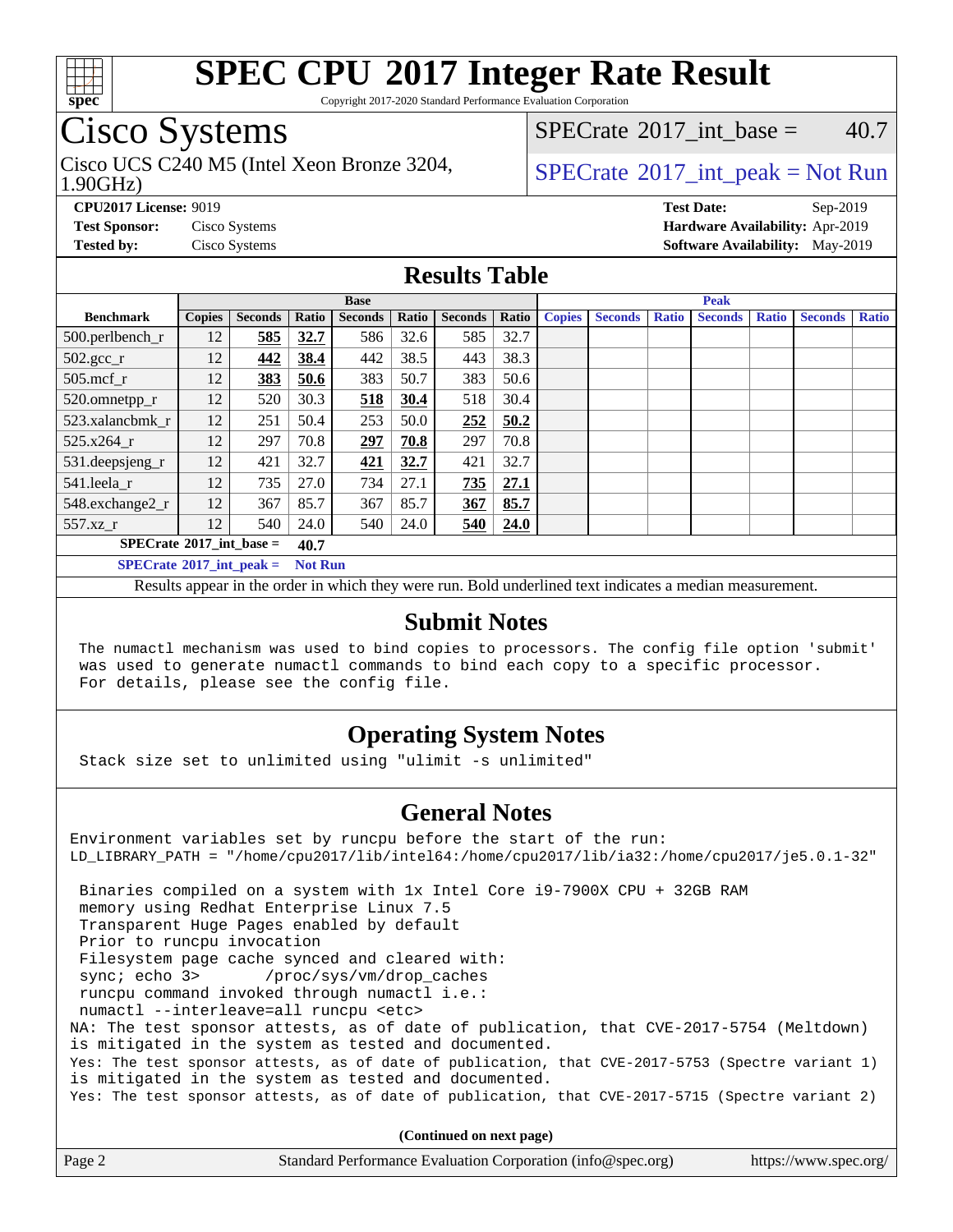

Copyright 2017-2020 Standard Performance Evaluation Corporation

### Cisco Systems

Cisco UCS C240 M5 (Intel Xeon Bronze 3204,  $\vert$  [SPECrate](http://www.spec.org/auto/cpu2017/Docs/result-fields.html#SPECrate2017intpeak) 2017 int peak = Not Run

[SPECrate](http://www.spec.org/auto/cpu2017/Docs/result-fields.html#SPECrate2017intbase)<sup>®</sup>2017 int\_base =  $40.7$ 

1.90GHz)

**[Test Sponsor:](http://www.spec.org/auto/cpu2017/Docs/result-fields.html#TestSponsor)** Cisco Systems **[Hardware Availability:](http://www.spec.org/auto/cpu2017/Docs/result-fields.html#HardwareAvailability)** Apr-2019 **[Tested by:](http://www.spec.org/auto/cpu2017/Docs/result-fields.html#Testedby)** Cisco Systems **[Software Availability:](http://www.spec.org/auto/cpu2017/Docs/result-fields.html#SoftwareAvailability)** May-2019

**[CPU2017 License:](http://www.spec.org/auto/cpu2017/Docs/result-fields.html#CPU2017License)** 9019 **[Test Date:](http://www.spec.org/auto/cpu2017/Docs/result-fields.html#TestDate)** Sep-2019

### **[General Notes \(Continued\)](http://www.spec.org/auto/cpu2017/Docs/result-fields.html#GeneralNotes)**

is mitigated in the system as tested and documented.

### **[Platform Notes](http://www.spec.org/auto/cpu2017/Docs/result-fields.html#PlatformNotes)**

BIOS Settings:

Page 3 Standard Performance Evaluation Corporation [\(info@spec.org\)](mailto:info@spec.org) <https://www.spec.org/> SNC set to Enabled IMC Interleaving set to 1-way Interleave Patrol Scrub set to Disabled Sysinfo program /home/cpu2017/bin/sysinfo Rev: r5974 of 2018-05-19 9bcde8f2999c33d61f64985e45859ea9 running on linux-4vt5 Sun Sep 1 02:59:21 2019 SUT (System Under Test) info as seen by some common utilities. For more information on this section, see <https://www.spec.org/cpu2017/Docs/config.html#sysinfo> From /proc/cpuinfo model name : Intel(R) Xeon(R) Bronze 3204 CPU @ 1.90GHz 2 "physical id"s (chips) 12 "processors" cores, siblings (Caution: counting these is hw and system dependent. The following excerpts from /proc/cpuinfo might not be reliable. Use with caution.) cpu cores : 6 siblings : 6 physical 0: cores 0 1 2 3 4 5 physical 1: cores 0 1 2 3 4 5 From lscpu: Architecture: x86\_64 CPU op-mode(s): 32-bit, 64-bit Byte Order: Little Endian  $CPU(s):$  12 On-line CPU(s) list: 0-11 Thread(s) per core: 1 Core(s) per socket: 6 Socket(s): 2 NUMA node(s): 2 Vendor ID: GenuineIntel CPU family: 6 Model: 85<br>Model name: 1n Intel(R) Xeon(R) Bronze 3204 CPU @ 1.90GHz Stepping: 6 CPU MHz: 1900.000 CPU max MHz: 1900.0000 CPU min MHz: 800.0000 **(Continued on next page)**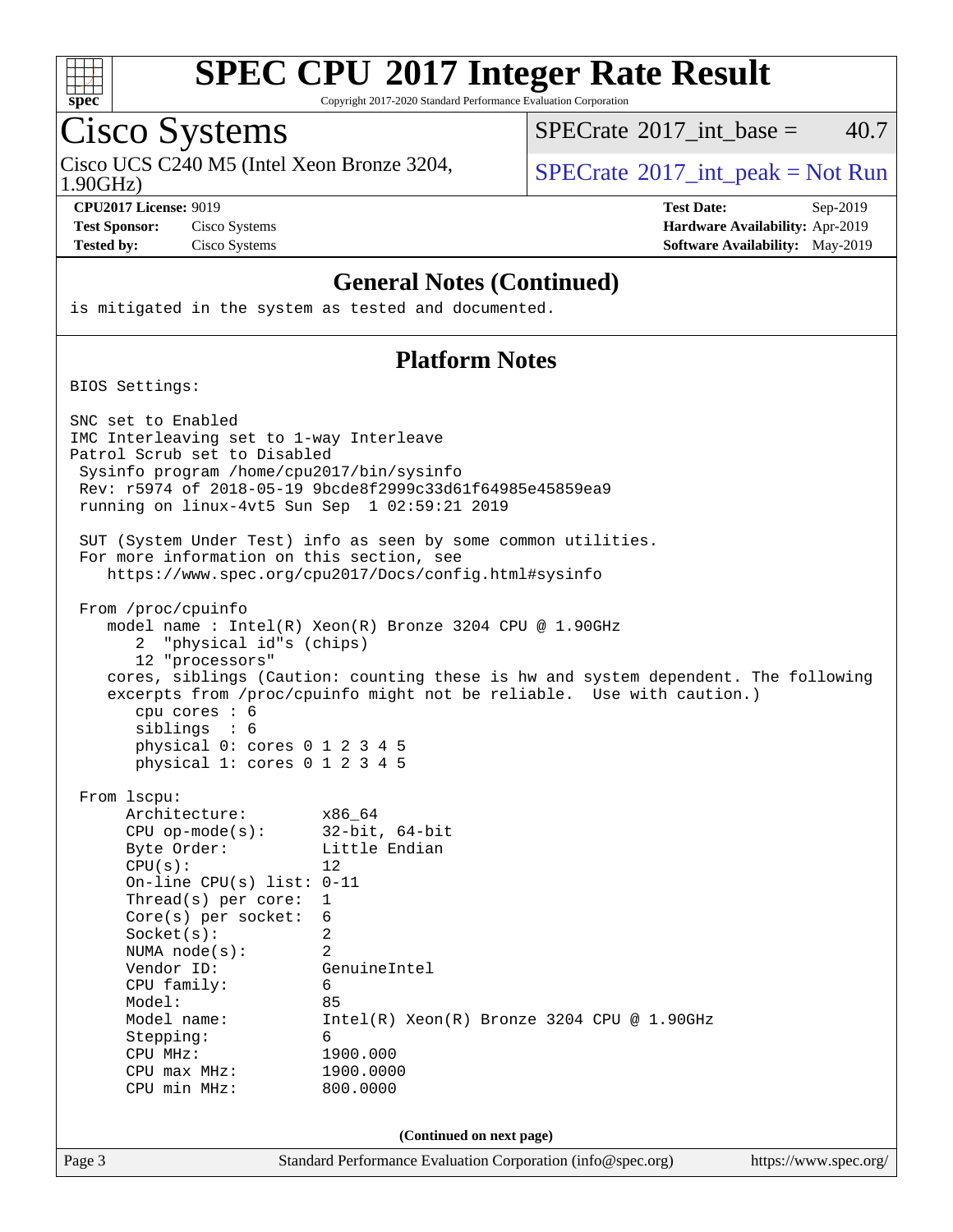

Copyright 2017-2020 Standard Performance Evaluation Corporation

Cisco Systems

1.90GHz) Cisco UCS C240 M5 (Intel Xeon Bronze 3204,  $\vert$  [SPECrate](http://www.spec.org/auto/cpu2017/Docs/result-fields.html#SPECrate2017intpeak) 2017 int peak = Not Run

[SPECrate](http://www.spec.org/auto/cpu2017/Docs/result-fields.html#SPECrate2017intbase)<sup>®</sup>2017 int base =  $40.7$ 

**[CPU2017 License:](http://www.spec.org/auto/cpu2017/Docs/result-fields.html#CPU2017License)** 9019 **[Test Date:](http://www.spec.org/auto/cpu2017/Docs/result-fields.html#TestDate)** Sep-2019 **[Test Sponsor:](http://www.spec.org/auto/cpu2017/Docs/result-fields.html#TestSponsor)** Cisco Systems **[Hardware Availability:](http://www.spec.org/auto/cpu2017/Docs/result-fields.html#HardwareAvailability)** Apr-2019 **[Tested by:](http://www.spec.org/auto/cpu2017/Docs/result-fields.html#Testedby)** Cisco Systems **[Software Availability:](http://www.spec.org/auto/cpu2017/Docs/result-fields.html#SoftwareAvailability)** May-2019

#### **[Platform Notes \(Continued\)](http://www.spec.org/auto/cpu2017/Docs/result-fields.html#PlatformNotes)**

| BogoMIPS:               | 3800.00  |
|-------------------------|----------|
| Virtualization:         | $VT - x$ |
| $L1d$ cache:            | 32K      |
| $L1i$ cache:            | 32K      |
| $L2$ cache:             | 1024K    |
| $L3$ cache:             | 8448K    |
| NUMA $node0$ $CPU(s)$ : | $0 - 5$  |
| NUMA nodel CPU(s):      | $6 - 11$ |
|                         |          |

Flags: fpu vme de pse tsc msr pae mce cx8 apic sep mtrr pge mca cmov pat pse36 clflush dts acpi mmx fxsr sse sse2 ss ht tm pbe syscall nx pdpe1gb rdtscp lm constant\_tsc art arch\_perfmon pebs bts rep\_good nopl xtopology nonstop\_tsc cpuid aperfmperf tsc\_known\_freq pni pclmulqdq dtes64 monitor ds\_cpl vmx smx est tm2 ssse3 sdbg fma cx16 xtpr pdcm pcid dca sse4\_1 sse4\_2 x2apic movbe popcnt tsc\_deadline\_timer aes xsave avx f16c rdrand lahf\_lm abm 3dnowprefetch cpuid\_fault epb cat\_l3 cdp\_l3 invpcid\_single intel\_ppin mba tpr\_shadow vnmi flexpriority ept vpid fsgsbase tsc\_adjust bmi1 hle avx2 smep bmi2 erms invpcid rtm cqm mpx rdt\_a avx512f avx512dq rdseed adx smap clflushopt clwb intel\_pt avx512cd avx512bw avx512vl xsaveopt xsavec xgetbv1 xsaves cqm\_llc cqm\_occup\_llc cqm\_mbm\_total cqm\_mbm\_local ibpb ibrs stibp dtherm arat pln pts hwp hwp\_act\_window hwp\_epp hwp\_pkg\_req pku ospke avx512\_vnni arch\_capabilities ssbd

 /proc/cpuinfo cache data cache size : 8448 KB

 From numactl --hardware WARNING: a numactl 'node' might or might not correspond to a physical chip. available: 2 nodes (0-1) node 0 cpus: 0 1 2 3 4 5 node 0 size: 385635 MB node 0 free: 385189 MB node 1 cpus: 6 7 8 9 10 11 node 1 size: 387029 MB node 1 free: 386526 MB node distances: node 0 1 0: 10 21 1: 21 10 From /proc/meminfo MemTotal: 791209188 kB HugePages\_Total: 0 Hugepagesize: 2048 kB From /etc/\*release\* /etc/\*version\* os-release: NAME="SLES" VERSION="15" **(Continued on next page)**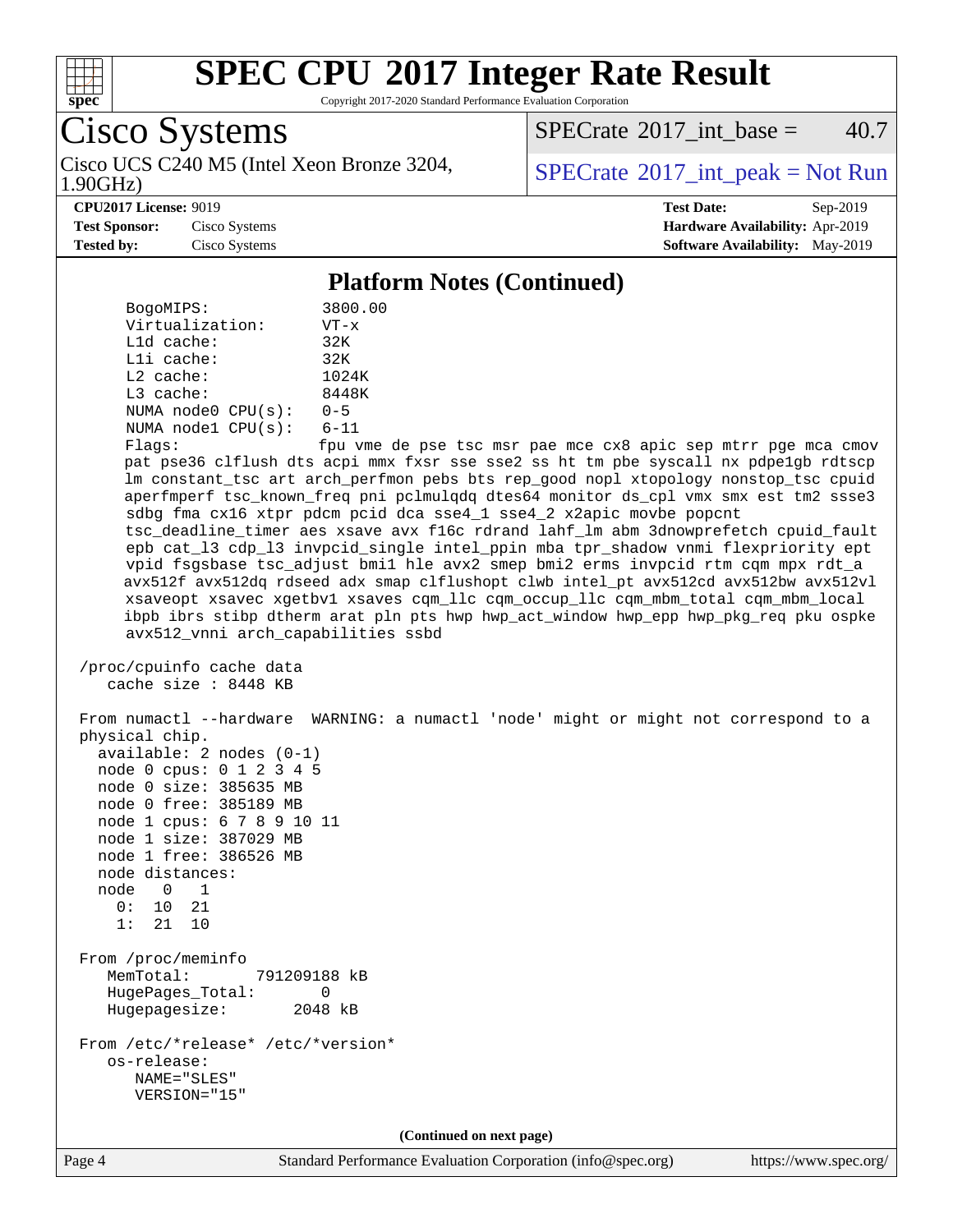

Copyright 2017-2020 Standard Performance Evaluation Corporation

### Cisco Systems

1.90GHz) Cisco UCS C240 M5 (Intel Xeon Bronze 3204,  $SPECrate^{\circ}2017\_int\_peak = Not Run$  $SPECrate^{\circ}2017\_int\_peak = Not Run$ 

[SPECrate](http://www.spec.org/auto/cpu2017/Docs/result-fields.html#SPECrate2017intbase)<sup>®</sup>2017 int\_base =  $40.7$ 

**[Test Sponsor:](http://www.spec.org/auto/cpu2017/Docs/result-fields.html#TestSponsor)** Cisco Systems **[Hardware Availability:](http://www.spec.org/auto/cpu2017/Docs/result-fields.html#HardwareAvailability)** Apr-2019

**[CPU2017 License:](http://www.spec.org/auto/cpu2017/Docs/result-fields.html#CPU2017License)** 9019 **[Test Date:](http://www.spec.org/auto/cpu2017/Docs/result-fields.html#TestDate)** Sep-2019 **[Tested by:](http://www.spec.org/auto/cpu2017/Docs/result-fields.html#Testedby)** Cisco Systems **[Software Availability:](http://www.spec.org/auto/cpu2017/Docs/result-fields.html#SoftwareAvailability)** May-2019

#### **[Platform Notes \(Continued\)](http://www.spec.org/auto/cpu2017/Docs/result-fields.html#PlatformNotes)**

 VERSION\_ID="15" PRETTY\_NAME="SUSE Linux Enterprise Server 15" ID="sles" ID\_LIKE="suse" ANSI\_COLOR="0;32" CPE\_NAME="cpe:/o:suse:sles:15"

uname -a:

 Linux linux-4vt5 4.12.14-23-default #1 SMP Tue May 29 21:04:44 UTC 2018 (cd0437b) x86\_64 x86\_64 x86\_64 GNU/Linux

Kernel self-reported vulnerability status:

 CVE-2017-5754 (Meltdown): Not affected CVE-2017-5753 (Spectre variant 1): Mitigation: \_\_user pointer sanitization CVE-2017-5715 (Spectre variant 2): Mitigation: Indirect Branch Restricted Speculation, IBPB, IBRS\_FW

run-level 3 Sep 1 02:56

 SPEC is set to: /home/cpu2017 Filesystem Type Size Used Avail Use% Mounted on /dev/sda1 xfs 224G 20G 204G 9% /

 Additional information from dmidecode follows. WARNING: Use caution when you interpret this section. The 'dmidecode' program reads system data which is "intended to allow hardware to be accurately determined", but the intent may not be met, as there are frequent changes to hardware, firmware, and the "DMTF SMBIOS" standard. BIOS Cisco Systems, Inc. C240M5.4.0.4d.0.0506190827 05/06/2019 Memory: 24x 0xCE00 M393A4K40CB2-CVF 32 GB 2 rank 2933, configured at 2133

(End of data from sysinfo program)

### **[Compiler Version Notes](http://www.spec.org/auto/cpu2017/Docs/result-fields.html#CompilerVersionNotes)**

Page 5 Standard Performance Evaluation Corporation [\(info@spec.org\)](mailto:info@spec.org) <https://www.spec.org/> ============================================================================== C  $\vert$  500.perlbench\_r(base) 502.gcc\_r(base) 505.mcf\_r(base) | 525.x264\_r(base) 557.xz\_r(base) ------------------------------------------------------------------------------ Intel(R) C Intel(R) 64 Compiler for applications running on Intel(R)  $64$ , Version 19.0.4.227 Build 20190416 Copyright (C) 1985-2019 Intel Corporation. All rights reserved. ------------------------------------------------------------------------------ ============================================================================== **(Continued on next page)**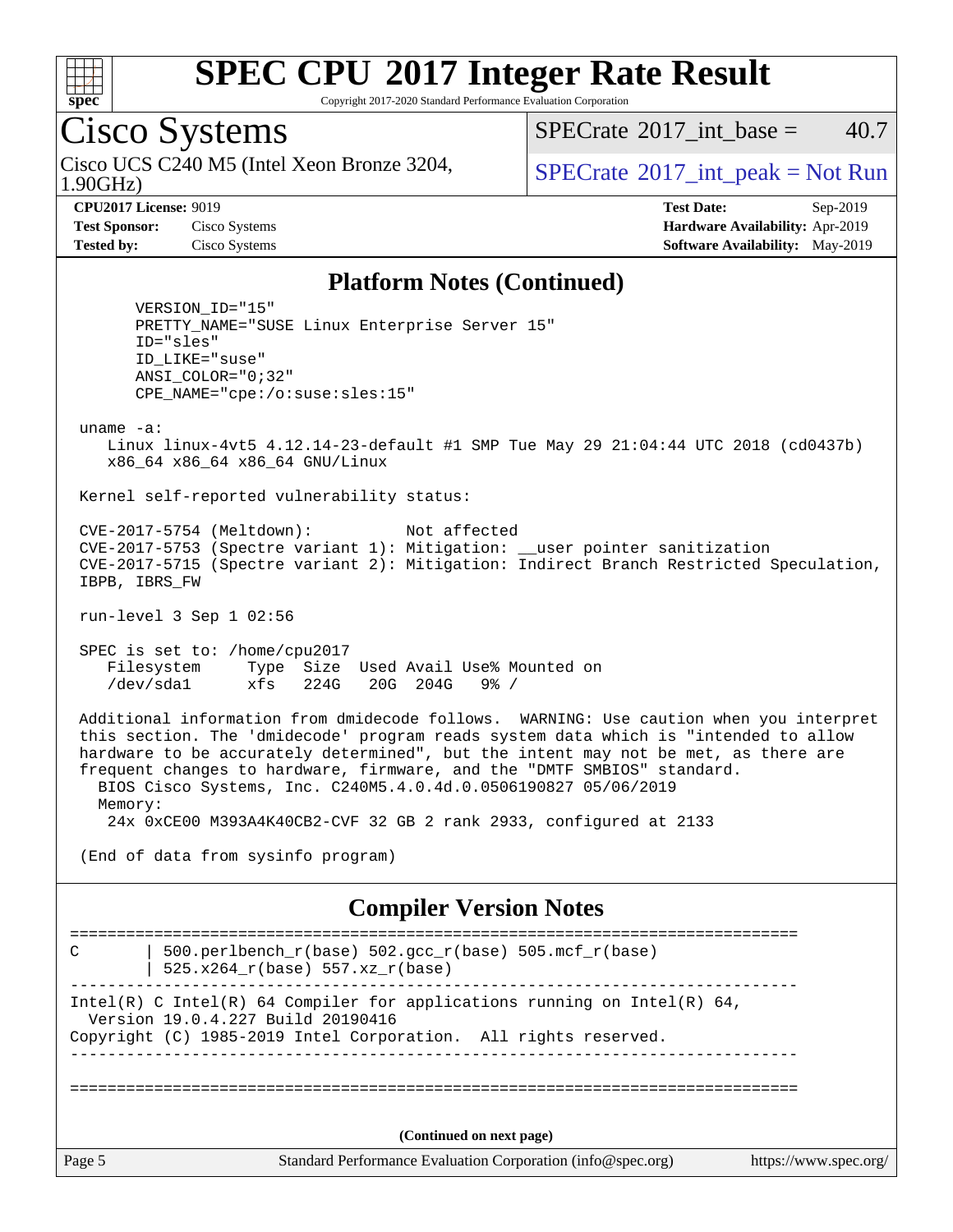

Copyright 2017-2020 Standard Performance Evaluation Corporation

# Cisco Systems

 $SPECTate$ <sup>®</sup>[2017\\_int\\_base =](http://www.spec.org/auto/cpu2017/Docs/result-fields.html#SPECrate2017intbase) 40.7

1.90GHz)

Cisco UCS C240 M5 (Intel Xeon Bronze 3204,  $SPECrate^{\circ}2017\_int\_peak = Not Run$  $SPECrate^{\circ}2017\_int\_peak = Not Run$ 

**[Hardware Availability:](http://www.spec.org/auto/cpu2017/Docs/result-fields.html#HardwareAvailability)** Apr-2019 **[Software Availability:](http://www.spec.org/auto/cpu2017/Docs/result-fields.html#SoftwareAvailability)** May-2019

**[CPU2017 License:](http://www.spec.org/auto/cpu2017/Docs/result-fields.html#CPU2017License)** 9019 **[Test Date:](http://www.spec.org/auto/cpu2017/Docs/result-fields.html#TestDate)** Sep-2019

| <b>Test Sponsor:</b> | Cisco Systems |
|----------------------|---------------|
| <b>Tested by:</b>    | Cisco Systems |

|       | <b>Compiler Version Notes (Continued)</b>                                                                                                                                              |
|-------|----------------------------------------------------------------------------------------------------------------------------------------------------------------------------------------|
| $C++$ | 520.omnetpp $r(base)$ 523.xalancbmk $r(base)$ 531.deepsjeng $r(base)$<br>$541.$ leela r(base)                                                                                          |
|       | Intel(R) $C++$ Intel(R) 64 Compiler for applications running on Intel(R) 64,<br>Version 19.0.4.227 Build 20190416<br>Copyright (C) 1985-2019 Intel Corporation. All rights reserved.   |
|       | Fortran   548.exchange2 $r(base)$                                                                                                                                                      |
|       | Intel(R) Fortran Intel(R) 64 Compiler for applications running on Intel(R)<br>64, Version 19.0.4.227 Build 20190416<br>Copyright (C) 1985-2019 Intel Corporation. All rights reserved. |

### **[Base Compiler Invocation](http://www.spec.org/auto/cpu2017/Docs/result-fields.html#BaseCompilerInvocation)**

[C benchmarks](http://www.spec.org/auto/cpu2017/Docs/result-fields.html#Cbenchmarks): [icc -m64 -std=c11](http://www.spec.org/cpu2017/results/res2019q3/cpu2017-20190903-17757.flags.html#user_CCbase_intel_icc_64bit_c11_33ee0cdaae7deeeab2a9725423ba97205ce30f63b9926c2519791662299b76a0318f32ddfffdc46587804de3178b4f9328c46fa7c2b0cd779d7a61945c91cd35)

[C++ benchmarks:](http://www.spec.org/auto/cpu2017/Docs/result-fields.html#CXXbenchmarks) [icpc -m64](http://www.spec.org/cpu2017/results/res2019q3/cpu2017-20190903-17757.flags.html#user_CXXbase_intel_icpc_64bit_4ecb2543ae3f1412ef961e0650ca070fec7b7afdcd6ed48761b84423119d1bf6bdf5cad15b44d48e7256388bc77273b966e5eb805aefd121eb22e9299b2ec9d9)

[Fortran benchmarks](http://www.spec.org/auto/cpu2017/Docs/result-fields.html#Fortranbenchmarks): [ifort -m64](http://www.spec.org/cpu2017/results/res2019q3/cpu2017-20190903-17757.flags.html#user_FCbase_intel_ifort_64bit_24f2bb282fbaeffd6157abe4f878425411749daecae9a33200eee2bee2fe76f3b89351d69a8130dd5949958ce389cf37ff59a95e7a40d588e8d3a57e0c3fd751)

### **[Base Portability Flags](http://www.spec.org/auto/cpu2017/Docs/result-fields.html#BasePortabilityFlags)**

 500.perlbench\_r: [-DSPEC\\_LP64](http://www.spec.org/cpu2017/results/res2019q3/cpu2017-20190903-17757.flags.html#b500.perlbench_r_basePORTABILITY_DSPEC_LP64) [-DSPEC\\_LINUX\\_X64](http://www.spec.org/cpu2017/results/res2019q3/cpu2017-20190903-17757.flags.html#b500.perlbench_r_baseCPORTABILITY_DSPEC_LINUX_X64) 502.gcc\_r: [-DSPEC\\_LP64](http://www.spec.org/cpu2017/results/res2019q3/cpu2017-20190903-17757.flags.html#suite_basePORTABILITY502_gcc_r_DSPEC_LP64) 505.mcf\_r: [-DSPEC\\_LP64](http://www.spec.org/cpu2017/results/res2019q3/cpu2017-20190903-17757.flags.html#suite_basePORTABILITY505_mcf_r_DSPEC_LP64) 520.omnetpp\_r: [-DSPEC\\_LP64](http://www.spec.org/cpu2017/results/res2019q3/cpu2017-20190903-17757.flags.html#suite_basePORTABILITY520_omnetpp_r_DSPEC_LP64) 523.xalancbmk\_r: [-DSPEC\\_LP64](http://www.spec.org/cpu2017/results/res2019q3/cpu2017-20190903-17757.flags.html#suite_basePORTABILITY523_xalancbmk_r_DSPEC_LP64) [-DSPEC\\_LINUX](http://www.spec.org/cpu2017/results/res2019q3/cpu2017-20190903-17757.flags.html#b523.xalancbmk_r_baseCXXPORTABILITY_DSPEC_LINUX) 525.x264\_r: [-DSPEC\\_LP64](http://www.spec.org/cpu2017/results/res2019q3/cpu2017-20190903-17757.flags.html#suite_basePORTABILITY525_x264_r_DSPEC_LP64) 531.deepsjeng\_r: [-DSPEC\\_LP64](http://www.spec.org/cpu2017/results/res2019q3/cpu2017-20190903-17757.flags.html#suite_basePORTABILITY531_deepsjeng_r_DSPEC_LP64) 541.leela\_r: [-DSPEC\\_LP64](http://www.spec.org/cpu2017/results/res2019q3/cpu2017-20190903-17757.flags.html#suite_basePORTABILITY541_leela_r_DSPEC_LP64) 548.exchange2\_r: [-DSPEC\\_LP64](http://www.spec.org/cpu2017/results/res2019q3/cpu2017-20190903-17757.flags.html#suite_basePORTABILITY548_exchange2_r_DSPEC_LP64) 557.xz\_r: [-DSPEC\\_LP64](http://www.spec.org/cpu2017/results/res2019q3/cpu2017-20190903-17757.flags.html#suite_basePORTABILITY557_xz_r_DSPEC_LP64)